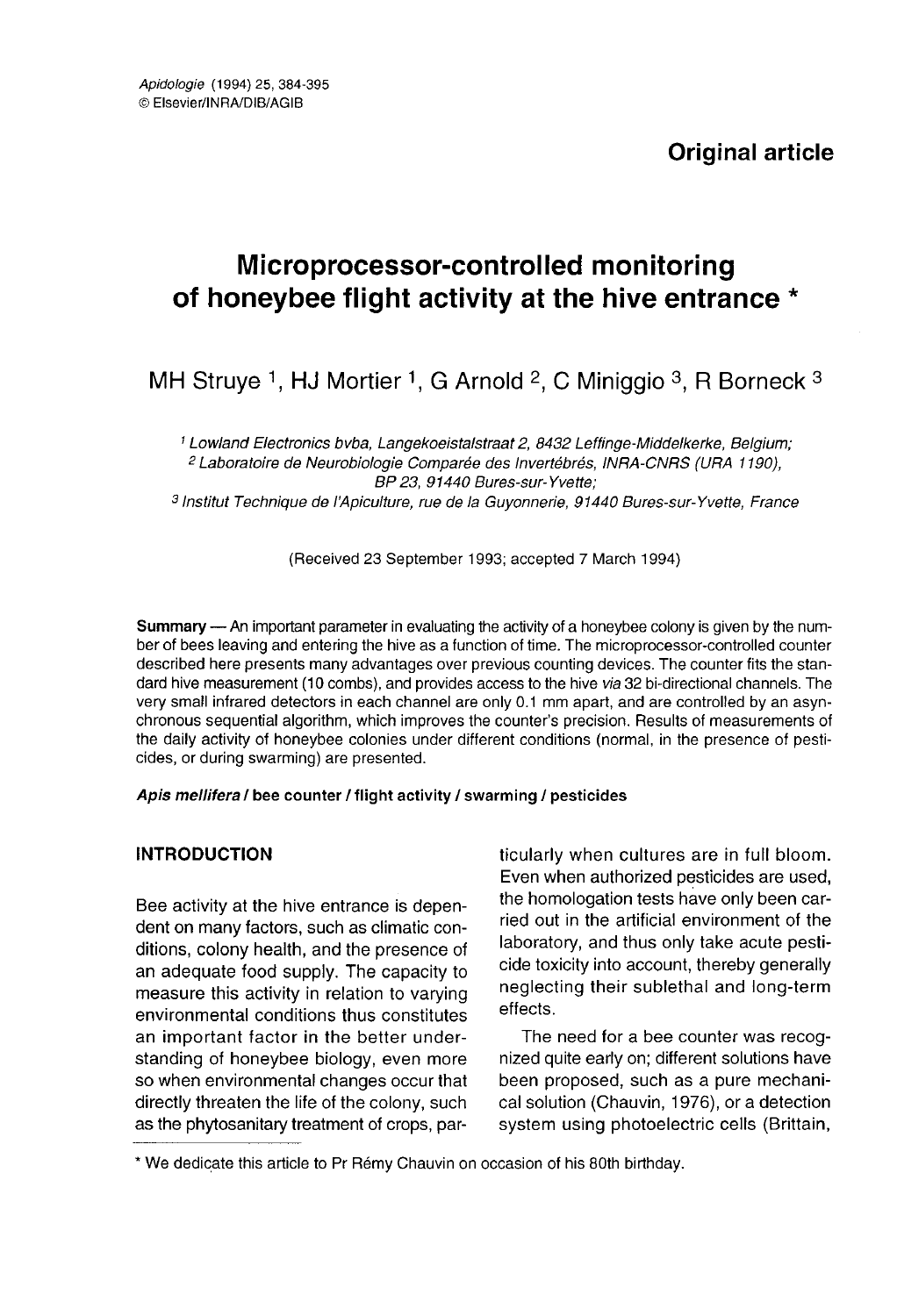1933; Spangler, 1969; Burril and Dietz, 1973; Erickson et al, 1975; Buckley et al, 1978; Pickard and Hepworth, 1979; Rickli et al, 1989; Liu et al, 1990). Most systems use different channels for incoming and outgoing bees and are theoretically suited to monitor flight activity within a given period of time. These measurements have often been lacking in precision for several reasons. For example, there is the problem of resolution: when one bee follows another within a short distance they are not perceived separately by the counting mechanism. Furthermore, bee movement in the channels can be erratic and thus result in a false count. A necessary improvement in the counting method therefore lies in finer resolution and through the use of an intelligent algorithm allowing the elimination of erratic bee movements in the channels. Finally, counter size and the number of in/out channels should be adapted to the size of normal hives and not to small experimental hives (Liu et al, 1990).

Technological progress has made possible the construction of a new type of bee counter incorporating the required improvements. Here we present a new device, BeeSCAN (Lowland Electronics), with some examples of its potential in the study of honey-bee activity at the hive entrance under different conditions.

# MATERIALS AND METHODS

# Counter description

The BeeSCAN counter equipment is composed of 4 different modules: the bee counter; a computer interface; a power supply; and a driver software.

# Bee counter

Bee movement detection takes place in 32 bidirectional channels (fig 1). Each channel measures  $15 \times 6.5 \times 8$  mm (length x width x height). Its length (15 mm) approximately equals that of 1 honeybee and prevents the encounter between incoming and outgoing bees within a channel. The distance between adjacent channels is 12.7 mm.

Movement detection inside a channel is effected via an infrared beam, which hits a dual photoreceptor (fig 2). The 2 radiation-sensitive



Fig 1. Frontal view of a bee counter placed in front of a hive (10-frame Dadant).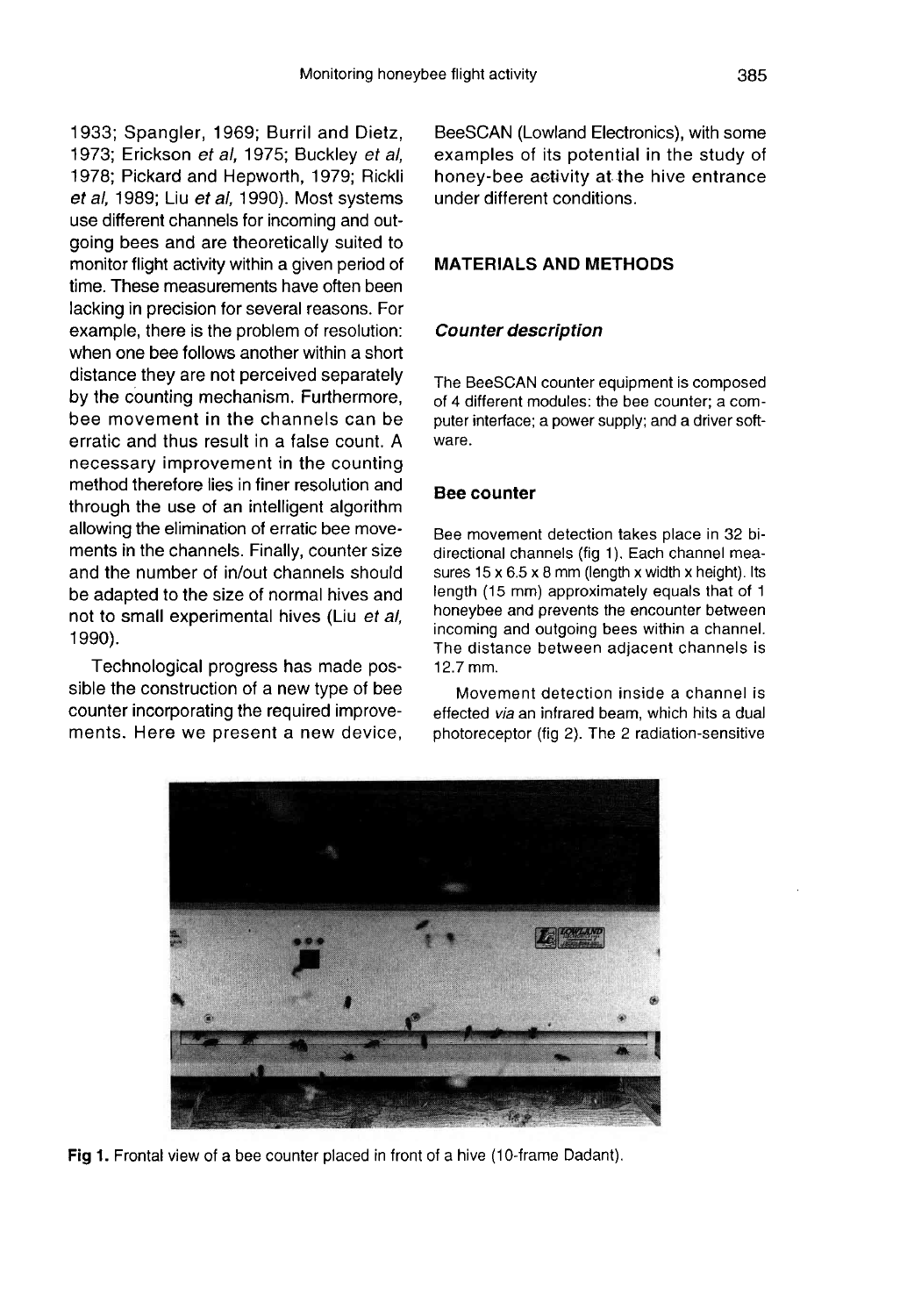

Fig 2. Schematic drawing of a cross-section of an in/out channel showing the location of the infrared emitter and the 2 detectors. The 'queue-break' is a slight narrowing of the channel leading to better separation between successive bees.

areas in this photoreceptor are only 0.1 mm from one another. This gives a certain resolution at 1 mm, which can be increased to about 0.5 mm by individual fine tuning of the light-beam intensity. Which of the 2 received beams is interrupted first indicates the direction of the movement.

The BeeSCAN counter is protected by a tough, weather-resistant PVC casing and has already been tried and tested under field conditions.

#### Interface

One or more counters can be connected on a common serial line to the COM1 serial computer port of a host computer (PC). This common line is a simple twisted pair line, driven by a balanced current driver which guarantees reliable transmission up to 100 m. It should enable the host computer to be set up in a reasonably safe and dry environment.

# Power supply

The counter can be battery (12 V) or main current operated. Battery power limits its

usage in time to about 3 d. This ample time limit is possible due to CMOS technology. A counter consumes about 2.4 W.

## **Software**

The software consists of 2 modules: a counter driver and a data module.

#### Counter-driver module

The counter module is set up on a floppy-disk system. This has been done such that the counting process, which is mostly unattended, starts up again automatically after a power failure without the need for operator intervention. The measured values are regularly saved on disk so they do not get lost as a result of power failure or the computer being accidentally switched off. A parameter text file on disk provides the possibility of introducing a particular site identification code and selecting the sampling interval. The user can choose the sampling interval, with a minimum of 1 min, and the microcontroller continues the counting during the writing process. At the end of the interval, the bee counter delivers the numbers of incoming and outgoing bees dur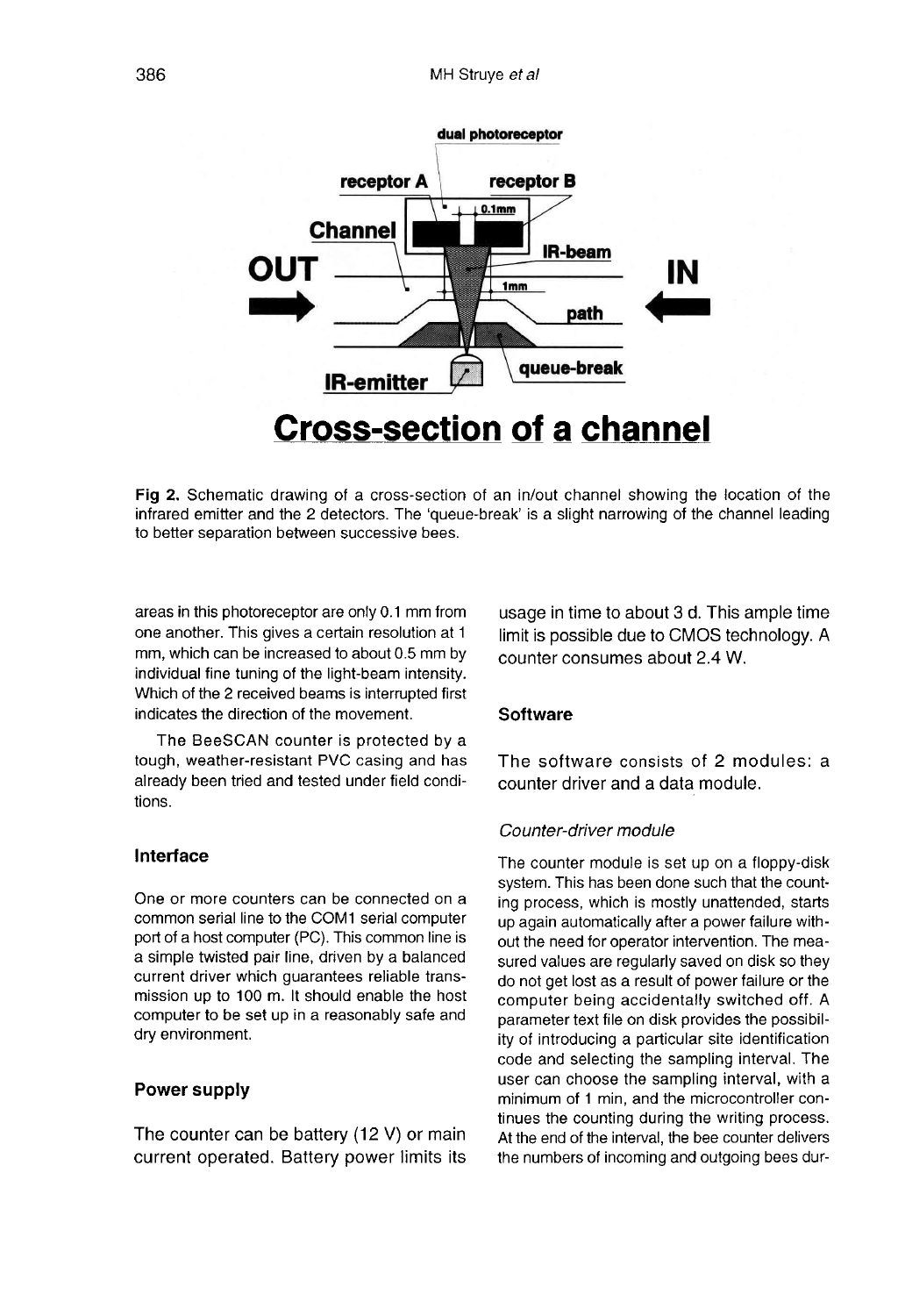ing this interval. The computer stores this information, together with the real time in a ASCII file. There is no interruption of the counting process during datalogging. In our experiments this interval was set to 5 min.

The only limit of file size is the size of the floppy or hard disk on which it is stored. For everyday use the program automatically creates a new file.

A floppy-disk system is used as the boot drive instead of a hard disk so that the data files (of the last days) can be removed without stopping the computer program.

Every channel is checked 2 000 times/s, that is for the 32 channels, 64 000 times/s. The counter only validates a count when a bee leaves a channel. If one channel is blocked (by a dead bee, for example) there is no registration, because there is no activity, and the device is equipped with an indicator which informs the experimenter of this abnormality. The obstruction can then easily be removed.

#### Data module

The data module is menu driven and allows the measured data to be: i) viewed on screen; ii) printed; and iii) converted to an ASCII file that can be read by other software packages (eg, Foxpro, Excel, and DBase).

#### Experimentation

# Measuring daily activity of a honeybee colony

The Dadant hives were equipped with 10 combs and populated by a normal production colony of Apis mellifera mellifera honeybees (40 000 to 50 000 bees). Measurements were made in field tests both under normal conditions and during phytosanitary treatment. In all experiments, data (incoming and outgoing bees) were sampled at 5 min intervals.

Flight activity was registered under normal conditions in both Leffinge (Belgium, 5 km from the North Sea coast) and Bures-sur-Yvette (France, 20 km from Paris).

Testing for the influence of crop treatment was performed at 3 locations when the crop was in full flower, with 3 different mixtures of insecticides and fungicides.

#### Experiment 1

In August 1990, near Chateaudun (Eure-et-Loir, France), a hive was placed 100 m from a field of white mustard (Sinapis alba) treated with a mixture of the fungicide Sportak 45 (prochlorase) and the insecticide Décis (deltamethrine) over 1 and 0.5 l/ha, respectively. Spraying took place between 10:40 and 11:10 h. The temperature was 20°C, and the wind speed 2 m/s.

#### Experiment 2

In April and May 1991, near Mantes-la-Jolie (Yvelines, France), a hive was placed 100 m from a field of colza (Brassica campestris) treated with a mixture of the fungicide Konker (vinchlozoline + carbendazime) and the insecticide Décis (deltamethrine) over 1 and 0.2 l/ha, respectively. Spraying began at 11:20 h. The temperature was 10°C and the wind speed 4 m/s.

#### Experiment 3

In May 1992, near Arras (Pas-de-Calais, France), a hive was placed 100 m from a field of colza (Brassica campestris) treated with a mixture of the fungicide Eria (difenoconazole + carbendazime) and the insecticide Karaté (lambdacyhalothrine) over 2.5 and 0.1 l/ha, respectively. Spraying began at 9:50 h. The temperature was 14°C and the wind speed 2 m/s.

#### Reliability study

In the spring of 1991, 2 reliability studies were set up at Bures-sur-Yvette. For this test, a closed hive was placed within a fine-mesh wire cage. Food sources (honey, pollen, flowers) were placed in the cage to stimulate bee activity. At the beginning of the experiment, free access was given to the hive entrance and counting began. After about 6 or 7 h counting was terminated and the hive entrance was closed again. All bee (dead or alive) remaining in the cage, were counted. It was therefore possible to compare this number with the results of the computer-controlled counting. In parallel to this experiment a second counter was installed in another colony placed in a field for comparison of flight activity.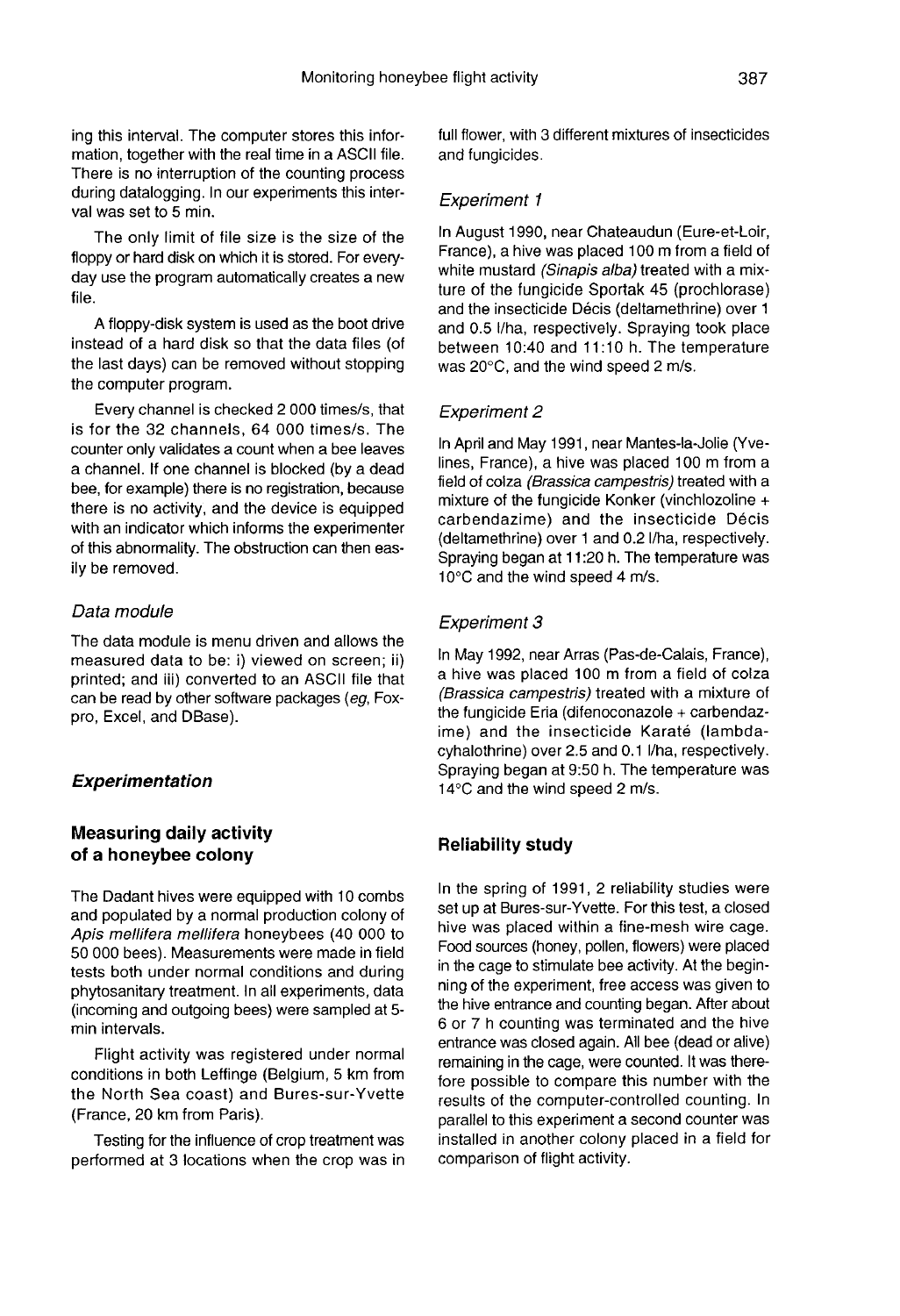# **RESULTS**

#### Daily colony activity

#### Sunny day

Figure 3 shows an example of honeybee flight activity pattern on a sunny day (28/04/91, Bures-sur-Yvette, no rain, average wind velocity 2.5 m/s).

#### Outgoing bees

The worker bees began to leave the hive at about 8:30 h at a rate of 10 bees / 5 min (abbreviation: 10 bees). Around 10:15 h this number increased to 50 bees, while the ambient temperature was 9°C. Activity continued to increase until 13:45 h (2 600) and remained high until about 17:00 h. After that time, the number of incoming bees was greater than that of outgoing bees. All activity ceased around  $21:45$  h (< 10 bees). Oscillations appeared in the curve, demonstrating that a large number of honeybees left the colony in waves. This was probably due to variations in local meteorological conditions (gusts of wind, passing clouds, etc)

or to recruitment of a group of worker bees by returning scout bees.

#### Incoming bees

The flight activity pattern of the incoming bees had the same general appearance as that for the outgoing bees, with a peak around 14:00 h. Oscillations were less pronounced, probably because the timing of the bees' returns were spread out due to the different distances they had covered.

## Cumulative curve of bees outside the hive

The total number of bees outside the hive increased during the day, with some oscillations related to the waves of outgoing bees. The number of outgoing bees was particularly high around 14:00-17:00 h (5 600 bees), with a peak of 6 000 insects at 14:45 h. At the end of the day, 1 900 bees did not return to the hive; this represented 1.5% of the total number of flights (127 859 bees).

#### A cold cloudy day

Figure 4 shows an example of honeybee flight activity pattern on a cold cloudy day



Fig 3. Daily activity of a bee colony on a sunny day (28/04/91) at Bures-sur-Yvette (France). Solid line: outgoing bees; dotted line: incoming bees; dashed/dotted lines: cumultative number of bees still out of the hive.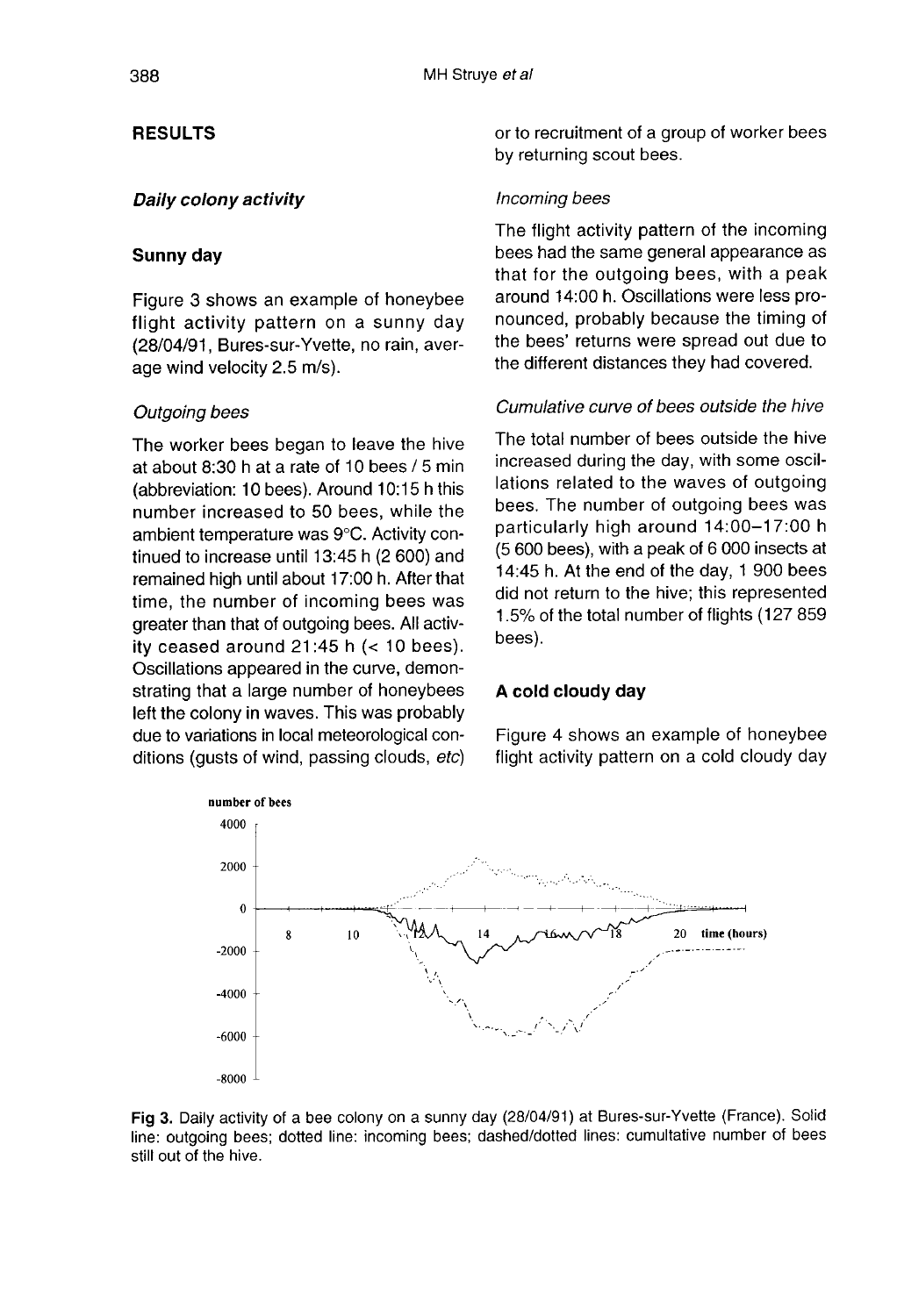

Fig 4. Daily activity of a bee colony on a cold cloudy day (31/03/91) at Leffinge (Belgium). Legend as in figure 3.

(31/03/91, Leffinge, mean temperature 5°C, no rain, very light wind).

Colony activity was very low. The first flights began around 11:00 h (10 bees) with a maximum occurring at 15:00 h (570 bees). As was the case for a sunny day, oscillations appeared in the curves, mainly for the outgoing bees and for the cumulative curve.

At the end of the day, 190 bees did not return to their hive, ie 1.1% of the 17 303 flights.

#### Flight activity during swarming

Figure 5 shows the flight activity pattern during a sunny day on which the colony unex-



Fig 5. Flight activity of a bee colony during swarming (13/05/91). Legend as in figure 3.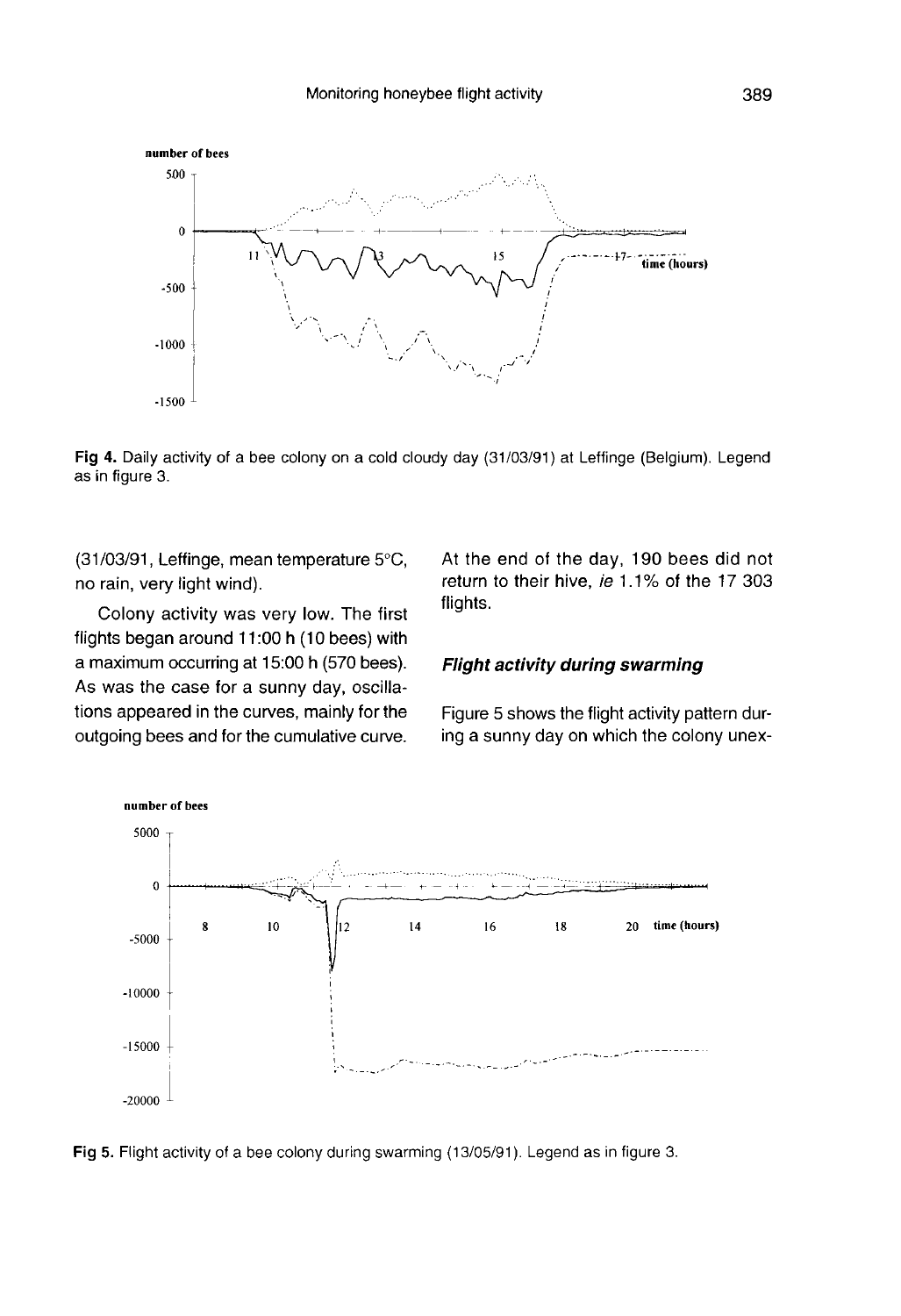pectedly swarmed (13/05/91, Mantes-la-Jolie, mean temperature 13.2°C, no rain, wind velocity: 2.2 m/s).

# Outgoing bees

The worker bees began to leave the hive early at 6:45 h (10 bees), when the ambient temperature was 8°C; their number increased from 8:30 h (50 bees) to 10:20 h (1 000 bees). The number of outgoing bees then decreased drastically (130 bees) before it rose again at 10:45 h. There was a significant increase from 11:20 (1 300 bees) which reached a peak of 6 600 insects at 11:35 h. Therefore, 19 150 bees left the hive to form a swarm within a time span of only 15 min. The number of outgoing bees then remained constant until 16:45 (1 100 bees) after which it dropped regularly until 22:35 h (10 bees).

# Incoming bees

The number of incoming bees increased regularly until 10:20 h after which it dropped until 10:40 h (140 bees). At that time, all activity was suspended for several minutes. The returns then continued until around 11:20 h (1 500 bees), the time when the swarm left the colony. During swarming, the number of incoming bees was very reduced (400 bees), but just afterwards (11:35 h) a substantial proportion of bees returned: 6 500 bees within a 20-min period. As was the case for the outgoing bees, the number of incoming bees remained quite constant until 17:00 h, then declined till 22:35 h.

# Cumulative curve of bees outside the hive

After swarming, the total number of bees outside the hive remained constant, ie around 17 000 insects.

During the week following observation, 3 other swarms left the colony on the 15/05, 18/05 and 20/05. The flights activity patterns during these secondary swarmings were, generally speaking, the same as those observed in the primary swarms. In particular, colony activity declined sharply 1 h before swarming (between 45-70 min). The swarms left the colony between 13:00 and 16:30 h, and their numbers decreased: 11 600, 9 000 and 5 600.

# Influence on colony activity of crop treatment by pesticides

Only the data on flight activity during spraying of pesticides and soon after (around 2 h) have been shown here as an example of the bee counter's potential. The data relating to the following hours and days have not been presented.

The same results were obtained for the 3 experiments (fig 6). Immediately after spraying the pesticides, the activity of the bee colony nearby became severely disturbed. The number of incoming bees increases, whereas the number of outgoing bees decreased. In particular, a peak of incoming bees was never observed under normal conditions (see, for example, fig 3).

# Evaluation of the counter precision

In the flight cage, the number of honeybees remaining outside the colony for each of the 2 experiments were 422 and 675 for the manual counting, and 421 and 677 for the electronic counting for Experiments 1 and 2, respectively. The corresponding number of flights was 1 385 and 6 518, which represents an error of 0.2 and 0.3%. The presence of a cage greatly reduced colony flight activity between 6- and 33-fold in the 2 experiments.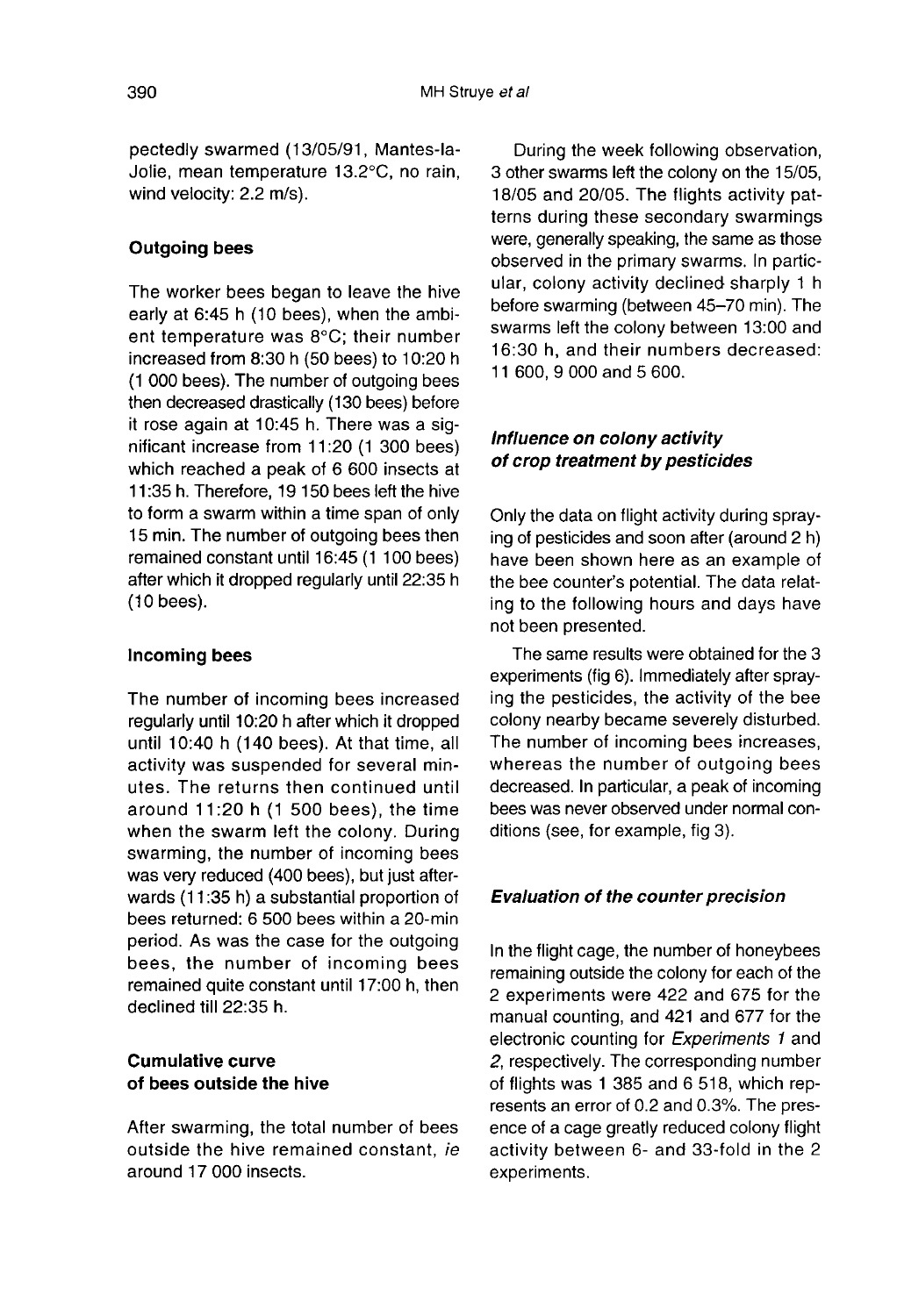

Fig 6. Influence on colony activity of crop treatment by pesticides (arrows). Top: 21/08/90 at Châteaudun (France). Treatment with a mixture of fungicide Sportak 45 and insecticide Décis was initiated at 10:40 h. Middle: 10/05/91 at Mantes-la-Jolie (France). Treatment with a mixture of fungicide Konker and insecticide Décis was initiated at 11:20 h. Bottom: 06/05/92 at Arras (France). Treatment with a mixture of fungicide Eria and insecticide Karaté was initiated at 9:50 h. Legend as in figure 3.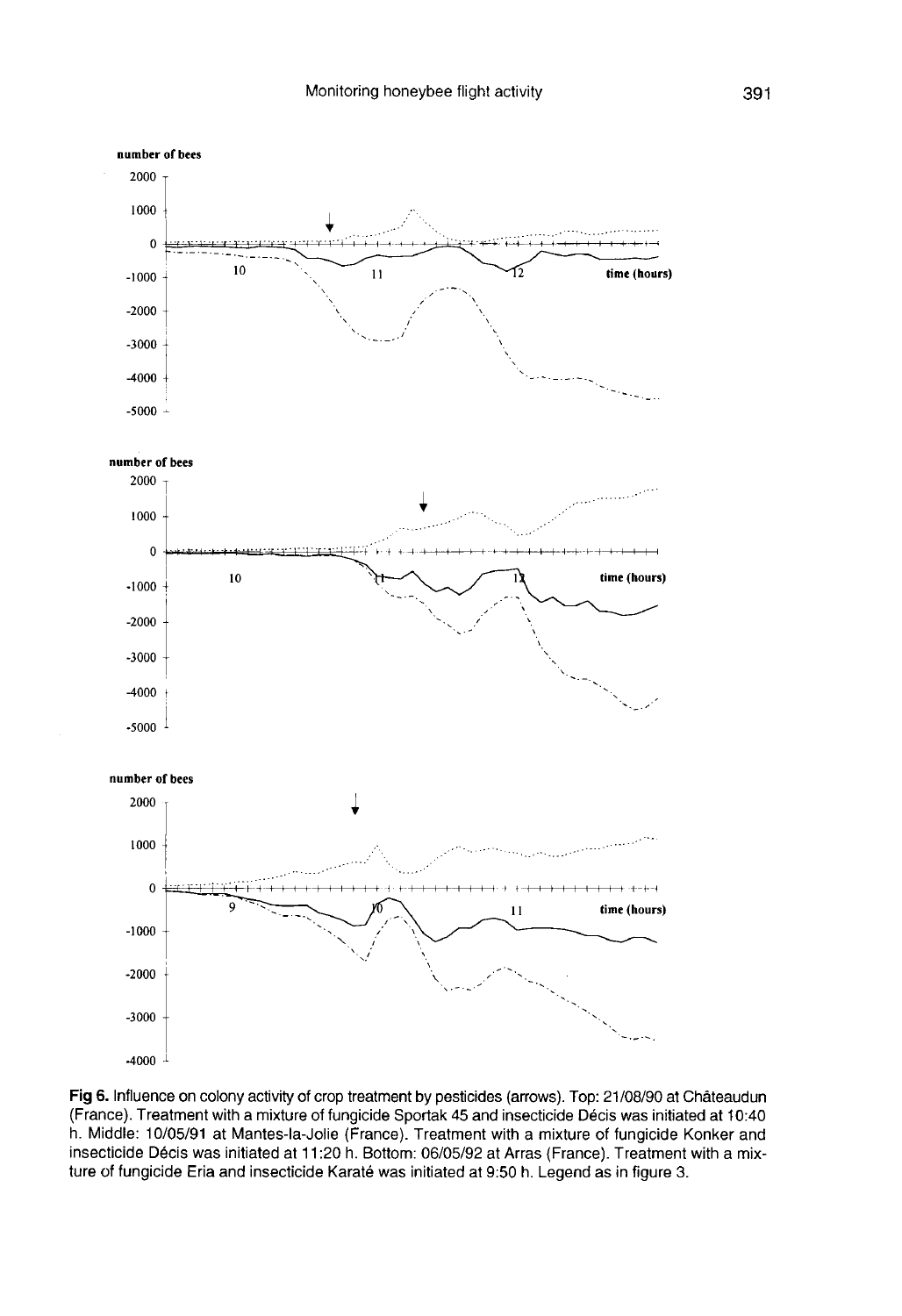# **DISCUSSION**

#### The counter

The counter appears to be well adapted to monitoring and registering an important parameter of honeybee colony activity, ie the number of incoming and outgoing bees of the hive. It presents several advantages over earlier models although it uses the same measuring principle.

Firstly, it appears well adapted for measuring normal colony activity (50 000 bees on 10 combs) and as such is comparable to the model proposed by Rickli et al (1989). This is certainly more interesting than the devices designed to monitor small colonies on only 1 comb (Spangler, 1969), 3 combs (Liu et al, 1990) or 5 combs (Erickson et al, 1975).

Secondly, the counting precision is superior to that of other devices for the following reasons:

- The number of in/out channels has been increased to 32 and so does not hinder bee movement to the same extent. Earlier models had a very variable number of in/out channels: 2 (Spangler, 1969), 4 (Liu et al, 1990), 7 (Erickson et al, 1975), 11 (Marletto and Piton, 1983), 12 (Burill and Dietz, 1973; Buckley et al, 1978), 16 (Rickli et al, 1989) and 24 (Peyron et al, 1990).

- The form and dimensions of the channels have been adapted to different bee behaviors in the channels, which have been previously analyzed by video recordings. Such behaviors are, for example, the comings and goings of certain bees in the channel (without necessarily leaving the colony, eg, guards), the simultaneous entrance and exit of 2 bees at each channel opening, and the very close succession of honeybees, in particular when colony activity is high.

To resolve all or some of these problems, several technical solutions were adopted. Firstly, a slight narrowing of the channels at the level of the infrared beams (the socalled 'queue-break', see fig 2) led to a better separation between the bees which followed one another in close succession (the case for both the incoming and the outgoing bees). However, when bees followed one another at a distance  $<$  1 mm, the 2 bees were counted as one.

Next, earlier counters used 2 infrared beams and the detectors were fitted as closely together as possible, ie 2.5 mm (Rickli et al, 1989) and 5 mm (Liu et al, 1990). The present counter uses 1 infrared source and 1 dual photoreceptor containing the 2 detectors. In this manner the 2 detectors are separated by the small distance of 0.1 mm (fig 2), which increases resolution to at least 1 mm and even less by fine tuning.

Thirdly, the refractory period after a count has been registered and during which another count cannot be registered is very short. Because each channel is checked 2 000 times/s, a second bee can be detected within a period of 0.5 ms.

Finally, an asynchronous sequential algorithm is used to decide if a bee that has left a channel was leaving or entering the hive or, in case of erratic bee movements in the channel, to eliminate spurious counts. This algorithm is produced by a PAL-hardware program. The logic utilized by Liu et all (1990) does not meet these requirements.

A current development regarding this device is to couple the measurement on the number of incoming and outgoing bees with the recording of several meteorological parameters such as temperature, humidity, wind direction and speed.

#### Precision and reliability study

One reliable method to determine counter precision is to visually count the honeybees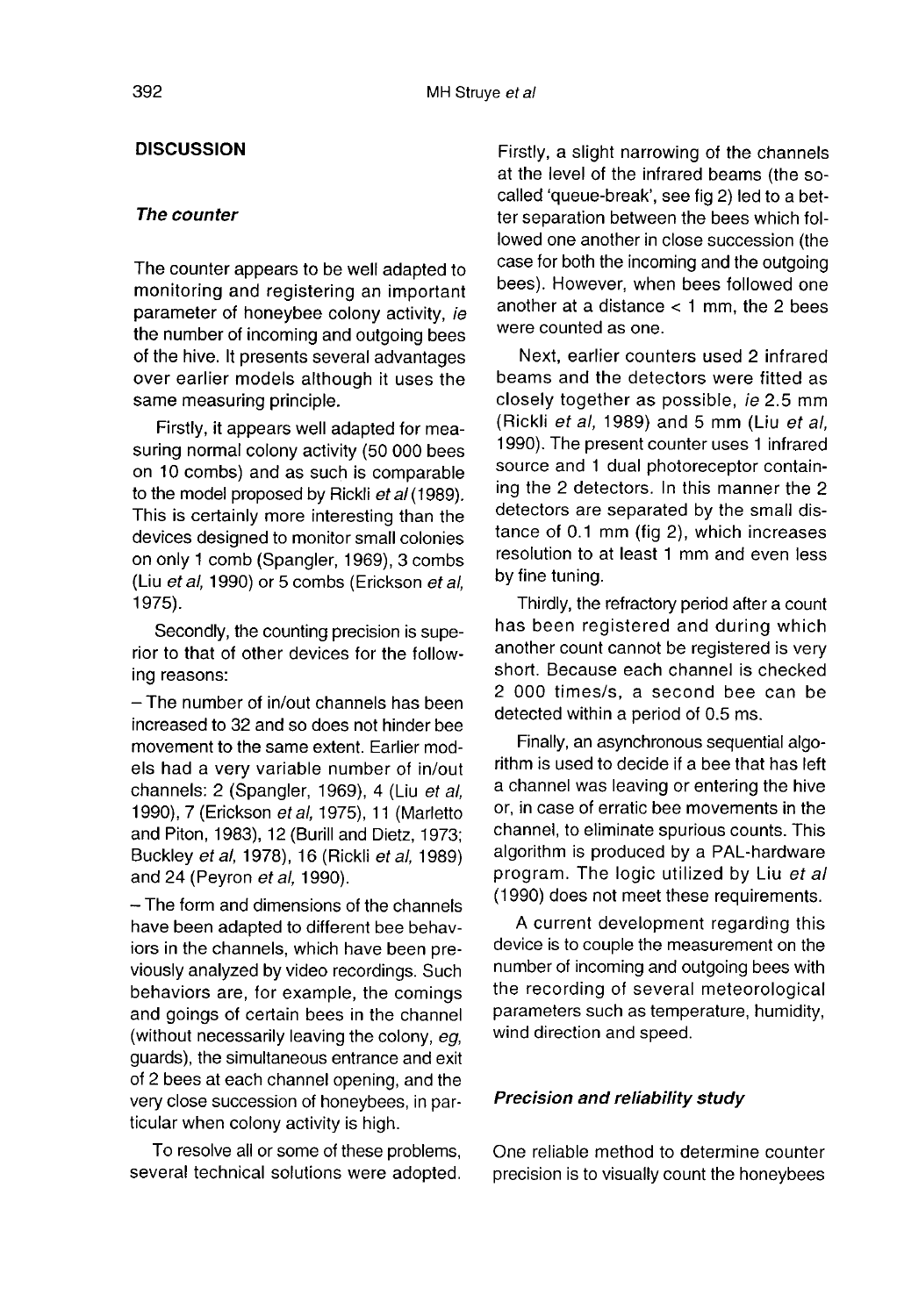which leave the colony and compare this number with that given by the counter. To carry out this experiment with a normal bee colony (50 000 bees) in a natural environment (open field) is quite impossible. Unfortunately, in a flight cage colony activity is much reduced and therefore the small calculated error of 0.2-0.3% is underestimated in the case of high activity.

The counters have been used in real field tests over periods of several months and in various weather conditions without major problems. When using battery power, counting can only be guaranteed for about 72 h. In any case, it is important to examine the counter set-up at regular intervals since channels can become blocked by dead bees, or the infrared beam emission may become hampered by an accumulation of pollen in the channel, and these must be cleaned.

#### Daily activity of the colony

This counting device appears to be well suited for monitoring and registering honey bee activity at the hive entrance, in different weather conditions, and even in the case of swarming. It can be used coupled with other approaches in the study of the foraging behavior of the colony, and the influence of external factors such as the spraying of pesticides on colony life.

The number of incoming and outgoing bees of a hive is only one of the parameters of colony activity, but it cannot be directly equated with foraging activity (nec tar and pollen gathering) although these are strongly related. The use of a counting device does not prevent behavioral studies from being carried out both for the colony level and for the plants visited by bees. The gathering of numerous quantitative data should not be seen as a substitute for the essential observations regarding other parameters of colony behavior. All these methods are complementary.

At present the homologation tests to predict pesticidal risks to honeybees are generally carried out under laboratory conditions and not under normal colony conditions. They assess only the acute toxicity of the pesticide and do not take into account their possible long-term effects on the behavior of the bee colony. In the future, real field tests using normal colonies equipped with bee counters could provide more comprehensive information on the actual effects of pesticides on bee colony activity.

A visual observation of swarming is not always certain (the time of swarming being brief and difficult to predict), as is the repeated swarming of the same bee colony which can occur over an interval of several days (Butler, 1609). The continuous observation of a bee colony over a long period is necessary to detect the swarms and to precisely determine the time at which they leave the colony. Moreover, it is quite impossible to accurately determine the number of outgoing bees.

The bee counter allows the detection of several swarms leaving the same colony, and the record of the principal parameters without the presence of any observer. For example, 4 swarms left a colony over an 8 day period. The swarming period was from late morning to mid-afternoon, and swarming took place over a very short time period, 10-20 min. The number of bees leaving amounted to between 17 000 (the first swarm) and 5 600 (the last swarm), with a mean value of 10 800, which is close to the published data, ie 11 800 (Fell et al, 1977) or 14 000 (Burgett and Morse, 1974). The temporal pattern of several swarmings was investigated taking into account both the incoming and the outgoing bees. In particular, it confirmed that about 1 h before the swarm leaves the colony, colony activity decreases and remains at a low level for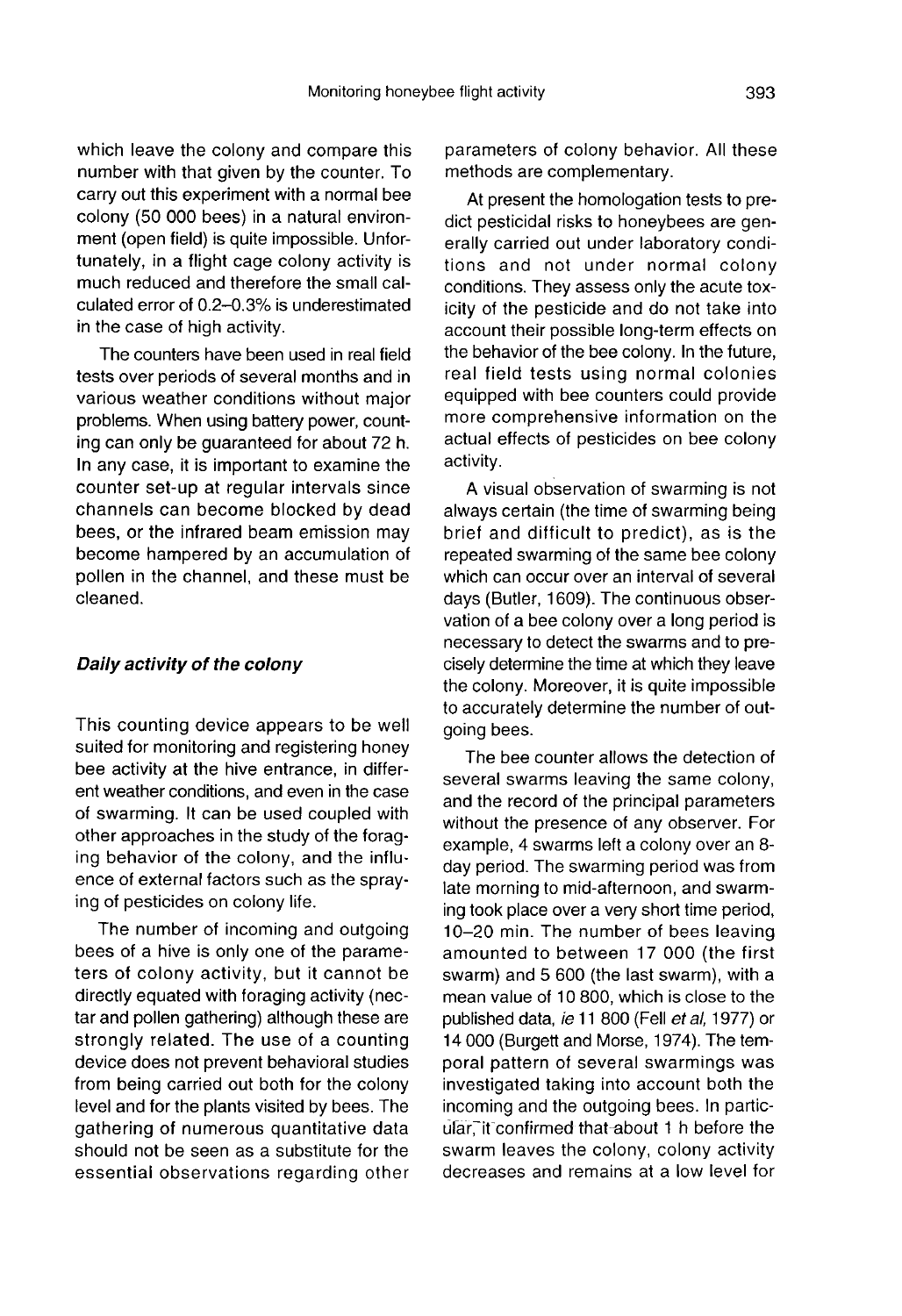several minutes before swarming occurs (Allen, 1956).

# ACKNOWLEDGMENTS

We would like to thank K Bishay and N Fornier (ITAPI), R Carcel (CFPPA, Arras), and R Baumeister (PROCIDA) for their technical assistance and AM Audoire for her assistance in the English version of the manuscript.

Résumé — Mesure de l'activité de vol des abeilles à l'entrée de la ruche au moyen d'un microprocesseur. Un des paramètres les plus importants permettant d'évaluer l'activité d'une colonie d'abeilles est l'évolution, au cours du temps, du nombre des entrées et des sorties d'insectes de leur ruche. Le compteur présenté ici est contrôlé par un microprocesseur, et présente plusieurs avantages par rapport aux dispositifs précédemment décrits. Il est bien adapté aux dimensions d'une ruche standard (à 10 cadres), et comporte 32 canaux bidirectionnels. Les détecteurs à infra-rouge présents dans chaque canal ne sont séparés que de 0,1 mm, et sont contrôlés par un algorithme séquentiel asynchrone qui augmente la précision du compteur. Des résultats de mesure de l'activité journalière d'une colonie d'abeilles placée dans différentes conditions sont présentés ici à titre d'exemples. Par un jour ensoleillé (fig 3), les ouvrières ont commencé à quitter la ruche à 8 h 30 et ont présenté un maximum d'activité entre 13 h 45 et 17 h ; leur activité a cessé aux alentours de 21 h 45. Le nombre total de vols enregistrés a été de 127 859. Par temps nuageux (fig 4), l'activité a été faible, et le nombre de vol total a été de 17 303. Le dispositif de comptage a même permis de détecter 4 essaims provenant d'une même colonie, au cours d'une période de 8 j ; ils comportaient de 17 000 (1er essain, fig 5) à 5 600 abeilles (dernier essaim). Ce compteur apparaît également

bien adapté à l'étude de l'influence, sur les colonies d'abeilles, du traitement des cultures par des pesticides (fig 6), et pourrait apporter, dans l'avenir, des informations capitales sur les effets réels de ces traitements.

# activité de vol / actographe / essaimage / pesticide

Zusammenfassung — Mikroprozessor-<br>gesteuerte Erfassung der Flugaktivität von Honigbienen am Flugloch. Ein wichtiger Parameter für die Beurteilung der Aktivität eines Bienenvolkes ist die zeitliche Erfassung der Anzahl ein- und ausfliegender Bienen. Der hier beschriebene mikroprozessorgesteuerte Zähler besitzt gegenüber früheren Zählapparaten wesentliche Vorteile. Der Zähler paßt zu den Standardbeutenmaßen (10 Rähmchen) und ermöglicht den Zugang zu den Völkern durch 32 in beiden Richtungen benutzbare Kanäle. Die kleinen Infrarotdetektoren in jedem dieser Kanäle sind nur 0,1 mm voneinander getrennt und werden von einem asynchro nen sequenziellen Algorithmus gesteuert, der die Genauigkeit des Zählers verbessert. Die Ergebnisse von Zählungen der täglichen Aktivität eines Honigbienenvolkes wurden unter unterschiedlichen Bedingungen erfaßt. An einem sonnigen Tag verließen die ersten Bienen um 8.30 h das Bienenvolk (Abb 3). Die Hauptaktivitätszeit war zwischen 13.45 h und 17.00 h, der Flug wurde etwa um 21.45 h eingestellt. Insge samt fanden 127859 Ausflüge statt. An einem kalten, wolkigen Tag war die Aktivität gering (Abb 4) und es fanden insge samt nur 17303 Ausflüge statt. Der Bienenzähler ermöglichte die Entdeckung von 4 Schwärmen desselben Volkes innerhalb von 8 Tagen. Die Anzahl ausschwärmender Bienen betrug zwischen 17000 im ersten und 5600 im letzten Schwarm (Abb 5). Der Bienenzähler ist offenbar gut geeignet, den Einfluß von Pflanzenschutzmaßnahmen auf